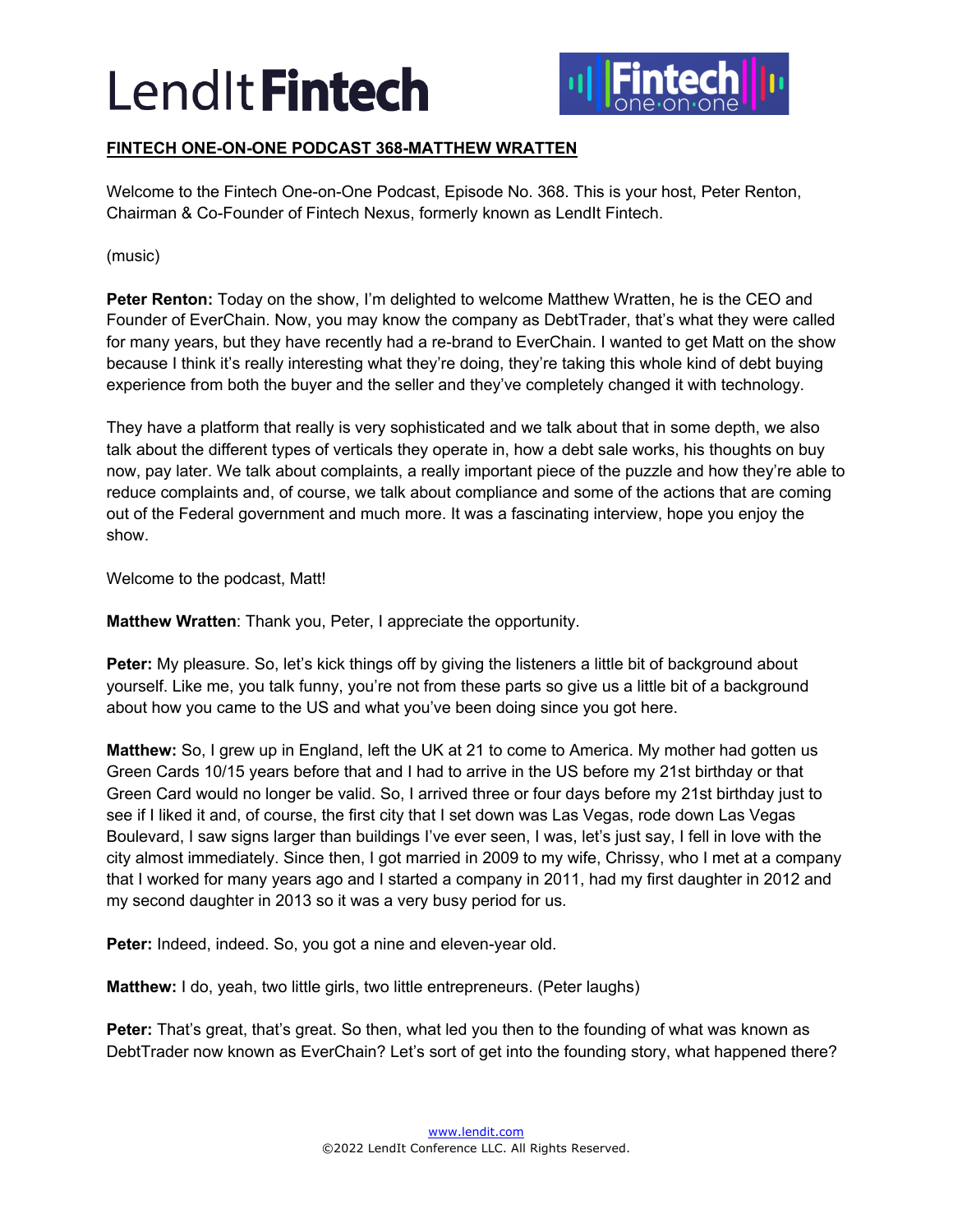

**Matthew:** So, I had the opportunity to work in financial services from wholesale mortgage banking through the lead generation, through the credit reporting and in that period it was really an eyeopening experience for me to really understand the way financial services works. There are some sectors of financial services that are very intelligent, you have very intelligent people creating incredible algorithms, really solid processes to ensure compliance. But then for some reason, when you get close to default it doesn't appear to be the same, it's almost as if it's in the past, there hasn't been really any crucial innovation post default.

So, the reason that I found the space and looked at the space and realized there's just not enough technology, not enough oversight, there's no way to simply determine the good from the bad. So, you're having me go out there, it's been a tradeshow, meet a debt buyer and give it a shot and then you had a bad experience and didn't do with it, but not selling debt. I think every creditor should have the opportunity to be able to clear their charge-offs, once they've got to the diminishing point of return at that time. Unfortunately, they don't have the peace of mind to do that so we wanted to make sure that that was possible.

**Peter:** Before we dig in into what you actually do, I'd love to sort of get your perspective on the state of the debt sales industry today. I mean, there's still lots of activity from what I can see, but what is the state of it, would you say?

**Matthew:** A very high demand, I would say less than 40% of the demand is currently being met. This is an impact of COVID, lower originations, more payments were made during the pandemic which led to less debt being sold on the open market and what that's done is it's led debt buyers to essentially reduce their margins to keep the flow of volume come to their centers. So, right now, we are experiencing, well at least for us who have in business for ten years, this is the highest pricing we've seen for charged up debt in our ten years.

### **Peter:** Wow!

**Matthew:** It's about 25% up from where we would expect it to be since pre-COVID so right now, it is a great time…I suppose to use a real estate reference… it is a seller's market.

**Peter:** Right, okay. So then, maybe you could tell us a little bit about your platform, how it works, I mean, maybe you could start off by saying how a typical debt sale is being done historically and then how your platform is different to that.

**Matthew:** And that's really how EverChain or DebtTrader in 2012 came about because when I understood how credit is sold debt it was shocking and quite surprising. There was no platform, they were sending an Excel spreadsheet with PII to a number of debt buyers who would submit bids back to them. The problem with that was that all of those buyers mastering the PII and now you have to hope and pray that all the buyers or the buyers who weren't successful in winning the bid will delete that data. I just thought that was really unnecessary step, I see it in customer acquisition too, I think it's lazy. I think that, you know, you only have to ask questions to the buyers, why do you need that debt, to score the portfolio, whatever you've got.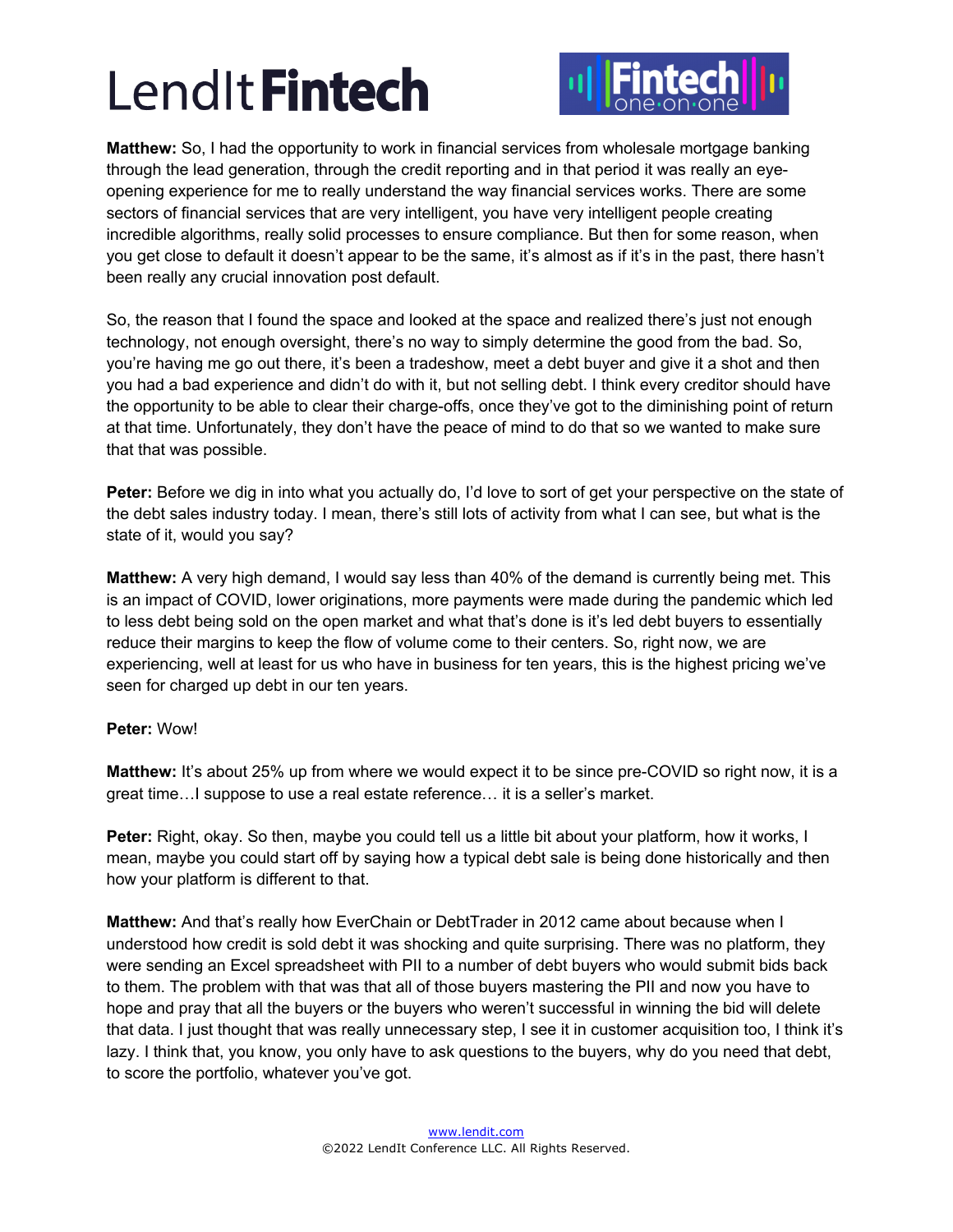

Ninety nine percent of them said TransUnion, okay, so it sounds like we have to have a conversation with TransUnion, integrate with them and provide you with the value score without letting you know it's Peter and Matt, you can see it's one and two, but there's no reason to disclose who it is, there's no reason to share that PII because there's a way around it. So, when you look back at kind of the way things were being done, that was up until the point of sale, but even post sale, but level the both sides just didn't exist and, you know, when I think about one of the first clients we signed, they've experienced 1,700 consumer complaints a year which seems high because it is high and today, we look back I think in the last 12 months they've received two of 30.

## **Peter:** Wow!

**Matthew:** How do you do that? Leverage, you create a network with creditors share their experience with one another, buyers are held to account, agencies are held to account, you create a technology platform that allows you to be able to record it, that negative consumer experience against the buyer's agency, to be able to investigate and to be able to ameliorate and then to be able to provide that service and doing business with that buyer in the future. One of my favorite things, buyers will laugh at this, but one of my favorite things is when a second place bidder or third place bidder wins, in the first place bidder would ask, how did I not win. The second place bidder had a better compliance report.

**Peter:** Ah, interesting, interesting. So then, maybe just take us through, like there's a lender listening to this who is interested in using your platform, never has before, what's involved in sort of getting their non-performing loans on to your platform for sale?

**Matthew:** So, we have an onboarding process where first we'd like to get familiar with the creditor so what the industry calls Sellers Survey which is essentially a multi-page document that allows us to really understand the DNA of the creditor, how they write, who are their customers, what they're looking to do, what they've done previously so that there's an ability for the buyer who's purchasing your accounts to really be able to the understand the originator and to be able to, hopefully, be able to continue into collections with an appreciation for what they were trying to achieve with their customer.

Past Seller Survey, we're going to look at your data file, we're going to help you prepare that data file. So, fast forward, past onboarding, when you upload to our platform, we are going to go ahead and say we'll look at the date that you've uploaded. Now, bear in mind, there is no other technology platform in the industry that can do this, right, you're still going ahead and uploading Excel spreadsheets to the security, whether you're working with a broker or if you're working directly with the buyer in sending that file over to them like I said before. When you upload your portfolio to our platform, first thing we're going to do is determine if you have sold these accounts before, seems like that shouldn't happen, credit system of record is solid, but the amount of time is we prevented the creditors from re-signing the same accounts twice is quite standard.

When you look at the impact, the negative impact that will have on their brand and their bottom line they're every grateful that we were able to do that, but it's really simple technology and, again, it reminds us why technology needs to exist because without it how will you be able to determine that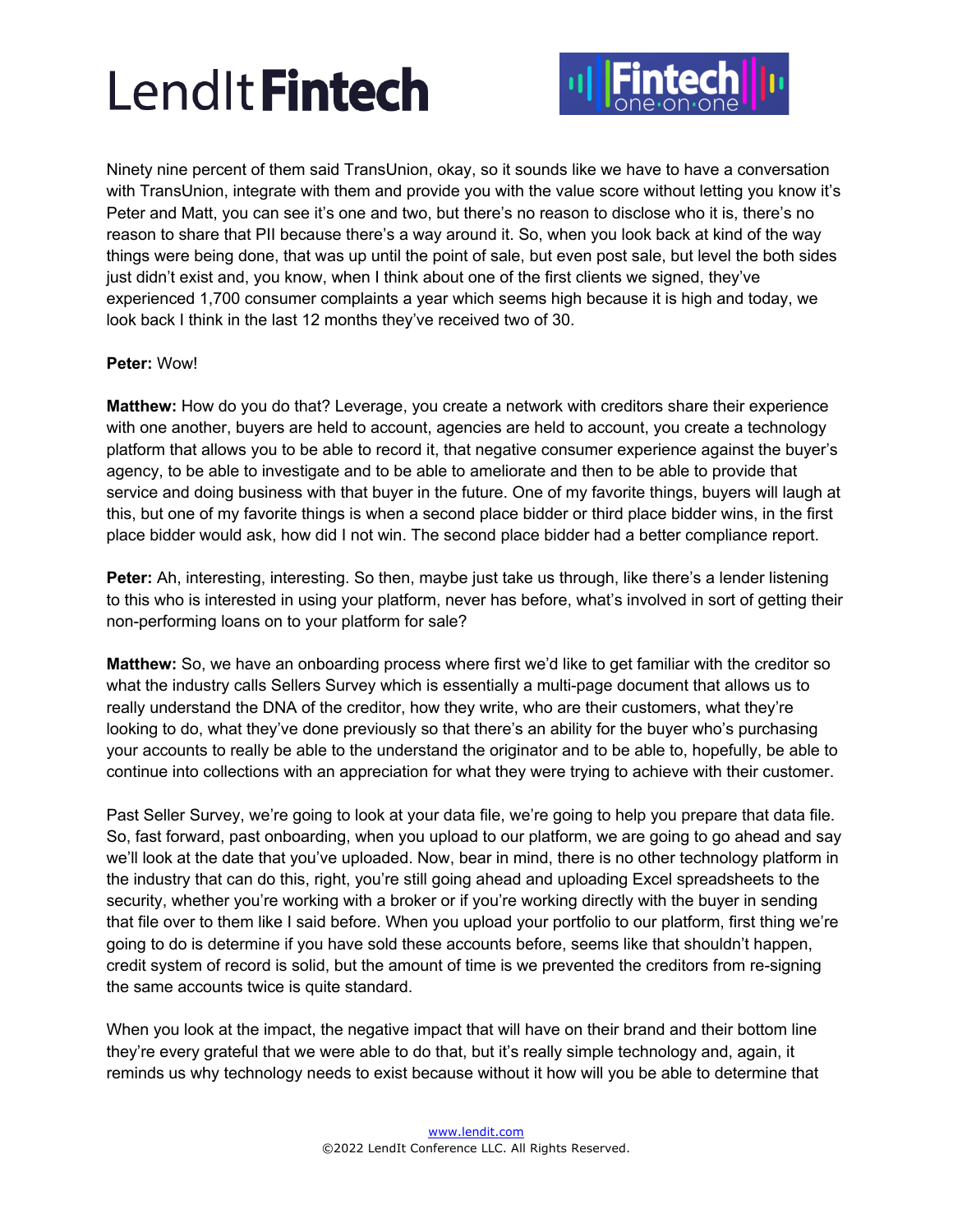

these accounts have been sold before. In addition to that, when we look at the date, does it make sense, does the principal and interest equal the total balance, if it isn't then we need to have a conversation. So, the system's going to go ahead and scan the entire portfolio for errors and warnings and share those errors and warnings with the creditors so that they can make sure that their portfolio is clean and accurate.

After that point, the portfolios then are going to be scrubbed for the removal of any consumer who's in bankruptcy, deceased or active duty serving this great country. Those three need to be dealt with in a specialty manner and shouldn't be sold along with the portfolio, however, outside of EverChain they are sold, sometimes the creditors catch them, sometimes they don't. In the case where they don't, the buyer buys them and then the buyer puts them back so now the creditor's accounting, the creditor's IT has to now figure out how to get that money back and how to insert those accounts back into their system.

Peter: Interesting, interesting. So then, I know you operate in the consumer lending space, but tell us a little bit about the verticals you actually operate in today.

**Matthew:** We started by focusing on sub-prime because we thought that that sector needed a real lift in the consumer experience so that was where we were born out of in 2010 and when I gave you the examples of, you know, over 100 complaints a month that was where those were coming from and we're very proud of the fact that we reduced the consumer complaints, especially sub-prime and deep sub-prime, by 99%. From there, about four to five years in, we started to move up the tree, if you will, to near-prime and prime and that includes credit card and auto finance where there is sufficiency or secured and we plan to move into medical in 2023 mainly because we believe that patients should be treated and respected in the same way that we're trying to ensure the consumers in debt are also treated.

**Peter:** Okay, okay, that's good. So, you know, what was behind the re-brand? You started off, you were DebtTrader for many years, tell us a little bit about the thinking behind the re-brand to EverChain.

**Matthew:** So, when we started the business we wanted to create a compliant way to trade there for a creditor to abide and what we quickly realized was that we were working with the creditor, we were working with the debt buyer, we were working with the collection agency. We were working with the collection agency to ensure their compliant, we're auditing them on site, auditing the debt buyer on site. We were working with the creditor to ensure that they have absolutely everything they need even if they were to find themselves under audit by the CFPB. We've had several creditors that were and they've been able to hand that information over so when we think about the re-brand it was very clear to me that this technology and this mission can actually serve all of recovery, not just debt sales.

Before a debt sale, you have a period of time that creditors are going to collect internally, you potentially have a period of time that they're going to outsource the accounts, the differentiator is usually the time value of money. So, a creditor that has a higher interest rate is going to probably look to shorten their recovery cycle to simply take that say 50% of the return, the annuity remains, we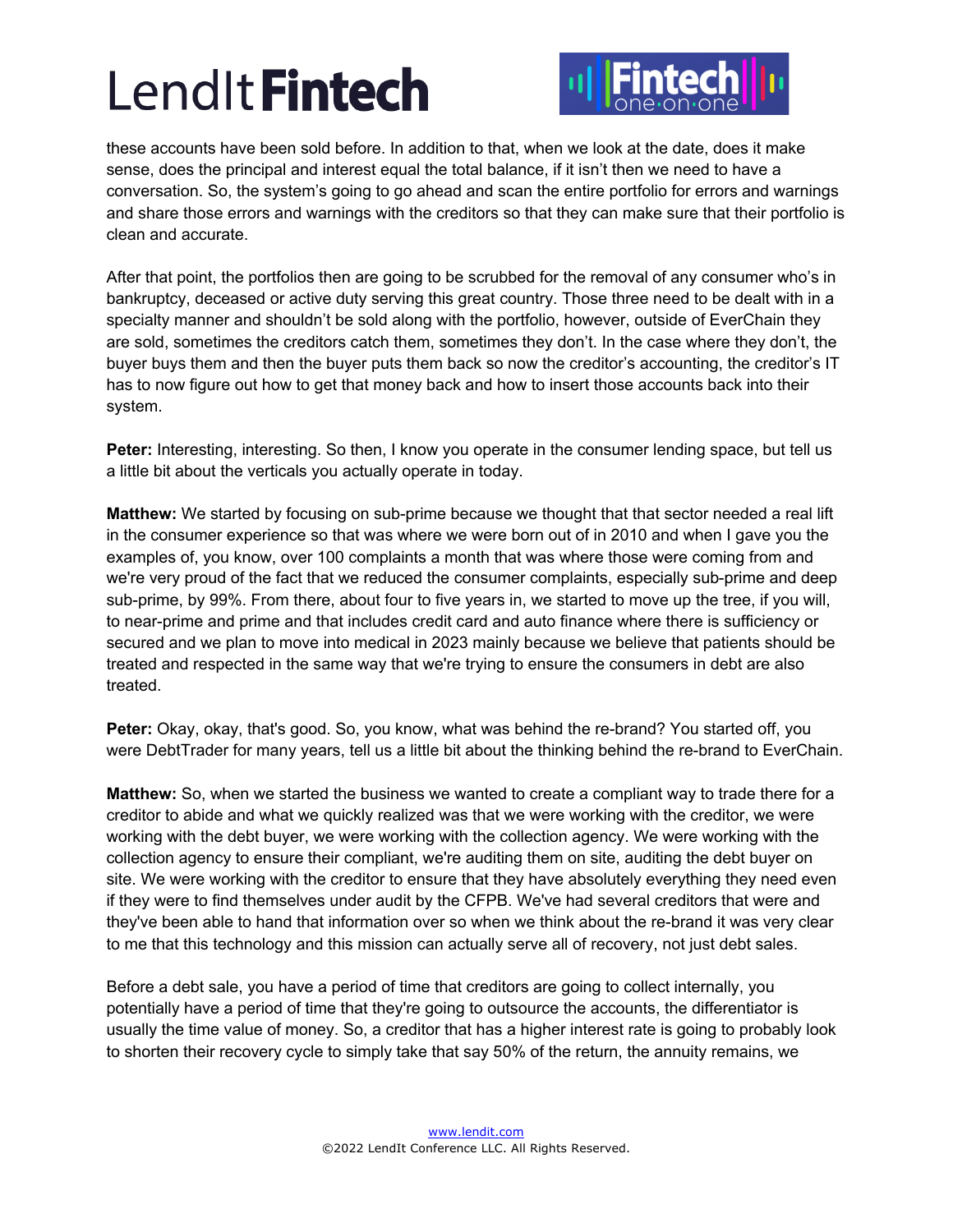

invested in your loans and find themselves better off with that strategy. A more prime or near prime creditor has to work their accounts for a lot longer for the math to make sense.

**Peter:** Okay, So then, what about buy now, pay later because there's just not one flavor of buy now, pay later and I imagine like the.....there are a lot of 6-week loans that, I know they don't officially call them loans but that's what they are in my book, but there's also some that go six months, I mean, Affirm goes on to three plus years so is that a segment that you're looking at?

**Matthew**: It is, it is, it's the fastest growing sector, we've onboarded the buy now, pay later this year than any other asset. I think it's because these lenders, they truly care about their customer experience even post default so when we have the opportunity to demonstrate what we do, their customer experience folks, their compliance folks quickly realize this is actually a way to ensure that consumer experience isn't lost, but also for that consumer to be able to recover it for the benefit of the creditor.

**Peter:** So, what kind of volume do you need to be like a total portfolio size to be able to participate on your platform?

**Matthew:** What we do with compliance is quite expensive, we audit every debt prior to every collection agency, our auditors represent 25% of our company traveling around the country constantly auditing, constantly investigating and that does carry a way or a cause that our competitors do not have, we have a tech team our competitors do not have.

So, it does make it challenging for us to do business with creditors that are only charging about six figures a month. Generally speaking, we're looking at seven, eight, nine figures on a monthly basis, however, we do want to assist all creditors so we're looking at ways to create an aggregator of smaller lenders to allow us to be able to support them and their consumers through the recovery process without being cost prohibitive to EverChain.

**Peter:** Interesting, interesting. So, let's move to the other side of the marketplace here with the debt buyers, who are you mainly working with there and how does that work?

**Matthew**: So, if we go back to the beginning and I think it's important when you think about what I spoke about earlier on about unmasking of data. If you're a creditor buying leads you want all the data you can see, if you're a debt buyer buying debt you want all the data you can see. So, that was a challenge for us in the beginning and, you know, I would say that over the last three years we've been able to overcome the concerns and the objections of buyers who wouldn't meet our certification standards, but were concerned about the inability to get unmasked data. We have overcame that and today, I think we have more than 90% of the compliant debt buyers who want to do business with.

For every five that we buy, we probably certify two, maybe three on a good day, two on a bad day so what we represent is the best of the best. Instead of going to a trade show and meeting with the debt buyer who's wearing a suit and seems legitimate, you can know that when you come to EverChain we've run a criminal background check on every single one of their executive officers.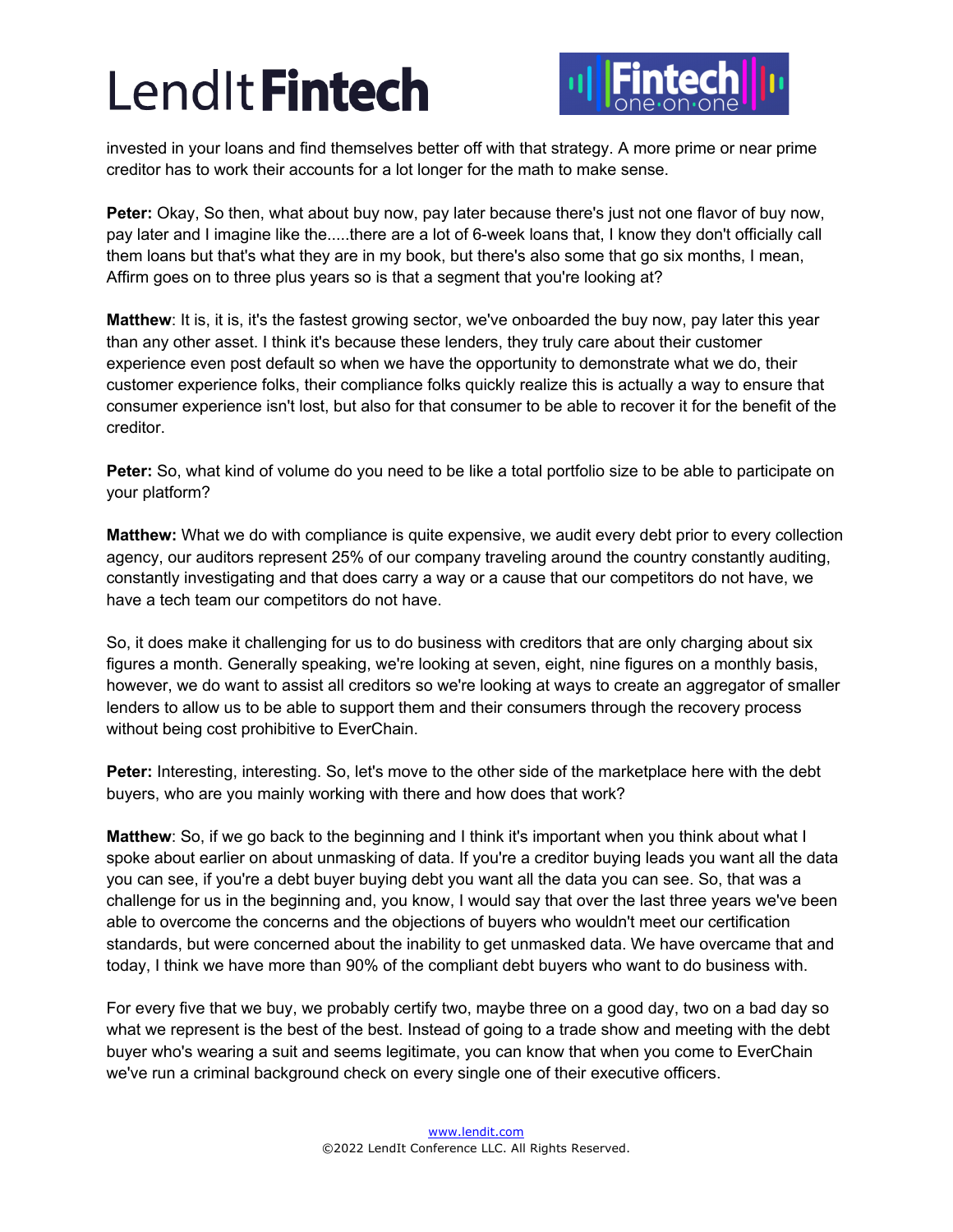

We've reviewed their SOPs, we understand how they pay their collection agents, their commission schedules, we understand the licenses, insurance bonds and COAs and then we digitalize all of that to ensure that when things expire, we already have the new copy, not in its files, there are no false in compliance. So, for a buyer it's harder to join our network than it would be to join the industry association or join one of our competitors, but it's that way for a reason because we want the very best and we want the very best to focus on becoming even better.

**Peter:** And then what about, I imagine this has happened where you have a buyer that's come onboard and then you get a whole bunch of complaints because something's happened in their system, how do you deal with that?

**Matthew:** There's two ways to handle this, you can be reactive and you can be proactive and we have to be both. We prefer to be proactive, we really try to encourage our debt buyers to let us know if they have issues before we tell them that we've determined that they have issues because then we have more time to be able to resolve the issue. When we receive consumer complaints that are submitted by the creditor we investigate them and more often than not, we realize that the collection agency has put a new individual or a new team on the floor and the reason for the dilution in compliance or a reduction in compliance or the reason for their complaint can usually be pointed to that.

One of the things I love hearing is when collection agencies ask their debt buyers, did you get this from EverChain, if you got this on the EverChain platform you will not be able to meet the expectations or the performance metrics that you're used to seeing because there is no grey with EverChain. They will suspend us from the platform and they provide too much supply so they will harm us so we have to live up to the standards that EverChain has. The worst example I can think of, and thankfully this has only happened once, is where a debt buyer sold a portfolio that they were not permitted to resell.

The way our platform works is that a buyer needs to resell to another certified buyer to ensure that compliance continues. So, in that case, we are able to use our leverage to ensure that that buyer repurchase the portfolio from the buyer that they had incorrectly sold it to and then was able to focus on getting that buyer certified compliant to have been able to complete the transaction. The outcome was that it was remediated and resolved, I'm not so sure that would have been the case if the creditor wasn't working with EverChain because the buyer could have just said well, I'm not buying any of these anyway and I'm moving on to the next creditor. Whereas when all the creditors are on the EverChain there is no way to hide and they're all aware and now we get to focus on real compliance all the time.

**Peter:** Interesting, interesting. So then, for a lender, I mean, is there a sweet spot, I imagine it depends on credit box and on the vertical, but I'd love to get some insight here as far as the sweet spot for when lenders should be selling their non-performing loans.

**Matthew:** It's really at the point where the curve starts to come down, it's that diminishing point of return and we assist creditors who are determining where that is, right, I'm sure so creditors who are sophisticated are very familiar where that is and for many of them they stop collecting. They realize at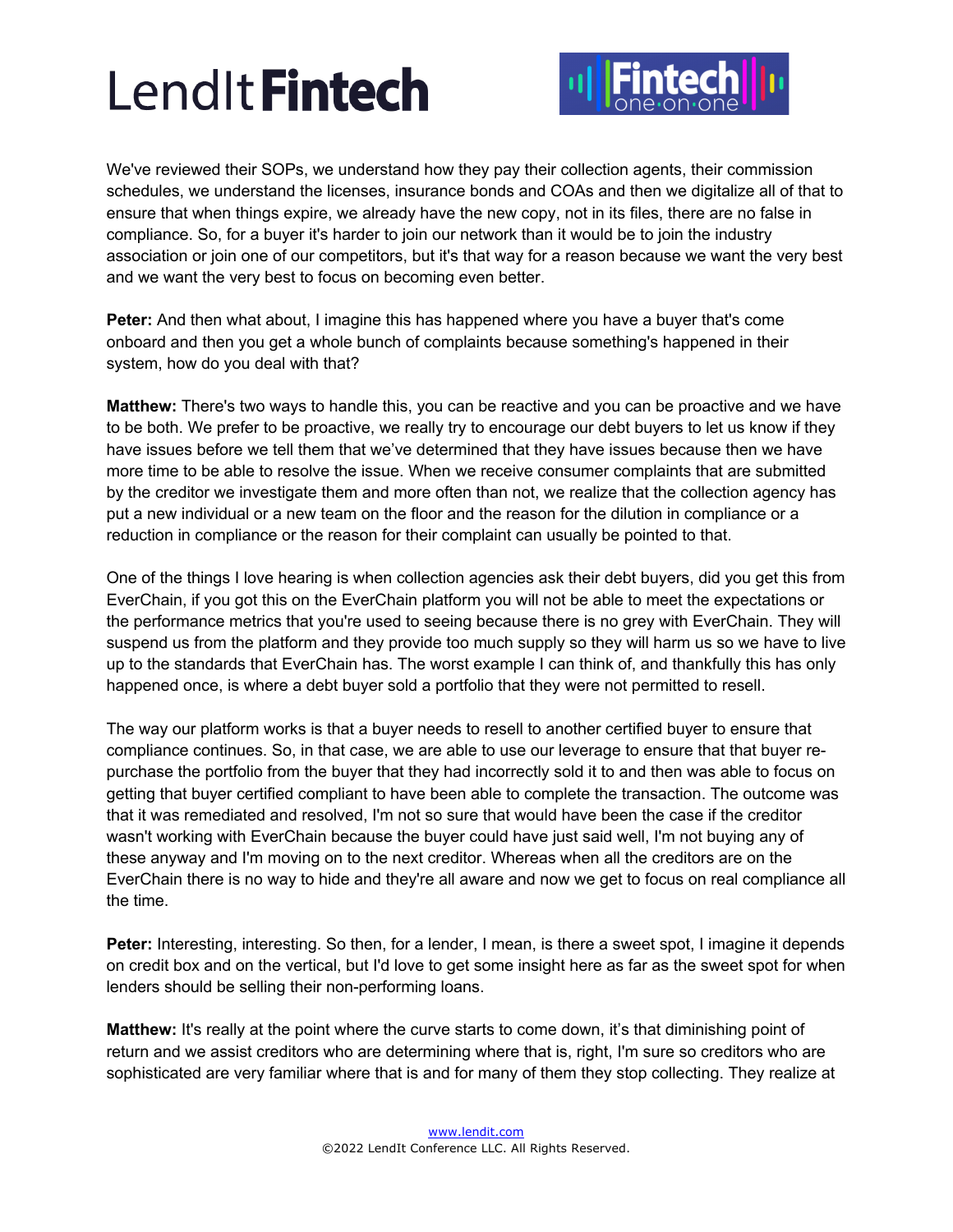

this point they're going to essentially erase good returns and so they should stop and that's the point where the opportunity to sell to somebody who has the ability to collect, the experience to collecting at that stage and the time and the ability suddenly steps in.

So, where is that? It depends on who you are, if you're a prime lender it's probably well after a year from default if you're a specialist sub-prime lender it's two months from default. Why? Because for a specialist sub-prime lender they're charging you greater interest rate, as I've mentioned before and for that reason time and value of money encourages them to sell those accounts sooner than later.

**Peter:** Right, okay, that makes sense. So then, I imagine lots of the lenders you work with have multiple verticals they operate in. We know some of the fintech lenders are doing auto and they're doing, you know, unsecured consumer loans, others are getting into HELOCs and that sort of thing, are you trying to get all of their business with all the different verticals as long as you operate in them? What are the negotiations like when you're actually talking with a lender?

**Matthew**: Yeah. Generally, it's all of their receivables because there is no reason to place one asset and not another. So, generally speaking, creditors use the EverChain for all of their assets that have defaulted.

**Peter:** And so then, is the platform, like do people put in bids and I mean, obviously, sometimes it goes the second or the third highest bidder, but are you stepping away at that stage, do you make recommendations for, like the lender comes to you and say what do you think this is worth, do you let them price it however they want to price it or do you provide advice there and similarly to the buyers, do you provide any kind of feedback on the pricing that's on your platform?

**Matthew:** So, let's start with the back and go to the front. So, we do not provide buyers with advice on pricing, it's a company policy not to do that. Why? Well, because sophisticated buyers have spent a tremendous amount of money on valuation, I mean, some said that their valuation is made available to a brand of that buyer who has not and there's many ways for that to happen. We do not share with other buyers what are the price of bids ever, not on the system, not in person, we respect the time and the money they've spent to determine the value of the portfolio.

Now, for the creditor, we obviously have a tremendous amount of data. Remember, EverChain has facilitated sales of 11 million consumer loans in our system and for that reason we get to take a look at the market and really get a good idea and get a very tight range on kind of where you can expect to see pricing. However, that is just us giving them an idea, but ultimately the market will speak and because our market boasts 90% of the buyers we want to do business with it's a true market, it's a real market. You can see as many as seven to ten, eleven, twelve bids from, you know, certified debt buyers and from there we're able to decide who to do business with. Now, the difference with us is that you're not just looking at prices I mentioned earlier, you're also able to download it, you just do due diligence documents for that buyer.

You can even specifically look at what you're worth so you don't have to download a 300-page stack, go looking for the thing that you're looking to check a box on, you're able to pull that down specifically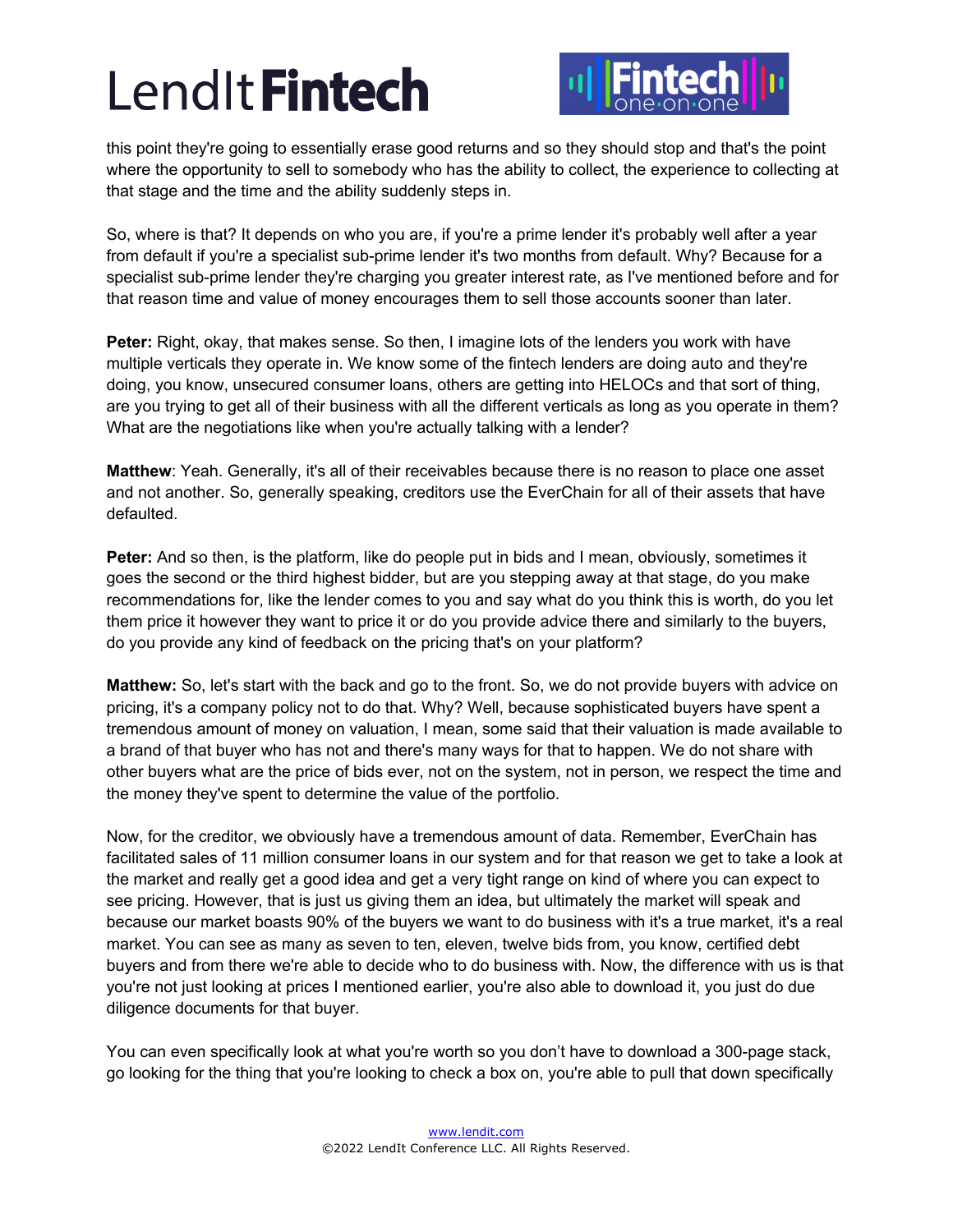

and in addition to that, we're going to go ahead and provide you with information on that buyer. How quick do they fund, do they have any delays, do they have delays post-sale, do they have delays dealing with complaints, what is their complaint ratio, their complaint ratio is the number of complaints against the accounts that they've purchased. This allows us to truly provide the creditor the ability to understand the consumer experience with buyer 1 versus buyer 2 versus buyer 3. Our buyers are very aware of this rating system and it really doesn't encourage them to continue to invest in compliance because investing in compliance is the only way to scale.

Peter: When you provide a rating you're just looking at objective data, right, you're not sort of looking at anything that's subjective that isn't available just in hard data?

**Matthew:** In the initial certification we are looking at data outside of the EverChain to determine if there will be a certified buyer on our network, however, post certification, now they're in the platform. We're looking at the complaints that are being reported so the sellers receive the complaints almost always because the consumer goes back to the original creditors and complain about the debt buyers. The creditor then submits that complaint through our platform and we're able to go ahead and substantiate it. Once substantiated, we can then begin the remediation process to ensure that the complaint is remediated, the buyer is making the investments necessary to prevent that from occurring again and the creditor has all the necessary documents to being compliant.

**Peter:** Right, right, okay. That brings up another question then around compliance because I know the CFPB has been taking a look at debt collection, in general. I know there was a report they put out early this year, I believe, and they've also said, the Head of CFPB said multiple times they're going after bad actors here. So, how do you interact with the government agencies and I imagine government agencies may be taking action against someone potentially on your platform. How does that all work and how do you help support the companies on your platform.

**Matthew:** So, yeah, I mean, we've received subpoenas from the CFPB for requests for information in every single case that the buyer they're requesting or the agency they're requesting information from was denied during our certification process. To date, we have had no inquiries, I'm speaking to any active member of our network in the last ten years.

As far as expanding beyond that, we would love to sit down and discuss the way that EverChain does business with the CFPB because we think that it would probably give them confidence that they can start to push forward the regulation knowing that it won't stifle financial services or the innovation within financial services because technology does exist to allow creditors that price inflection to be actually be far more compliant than the regulatory standards.

**Peter:** Right. So then, I imagine, like states have different rules here, right, it is not just the federal......

**Matthew:** Even cities.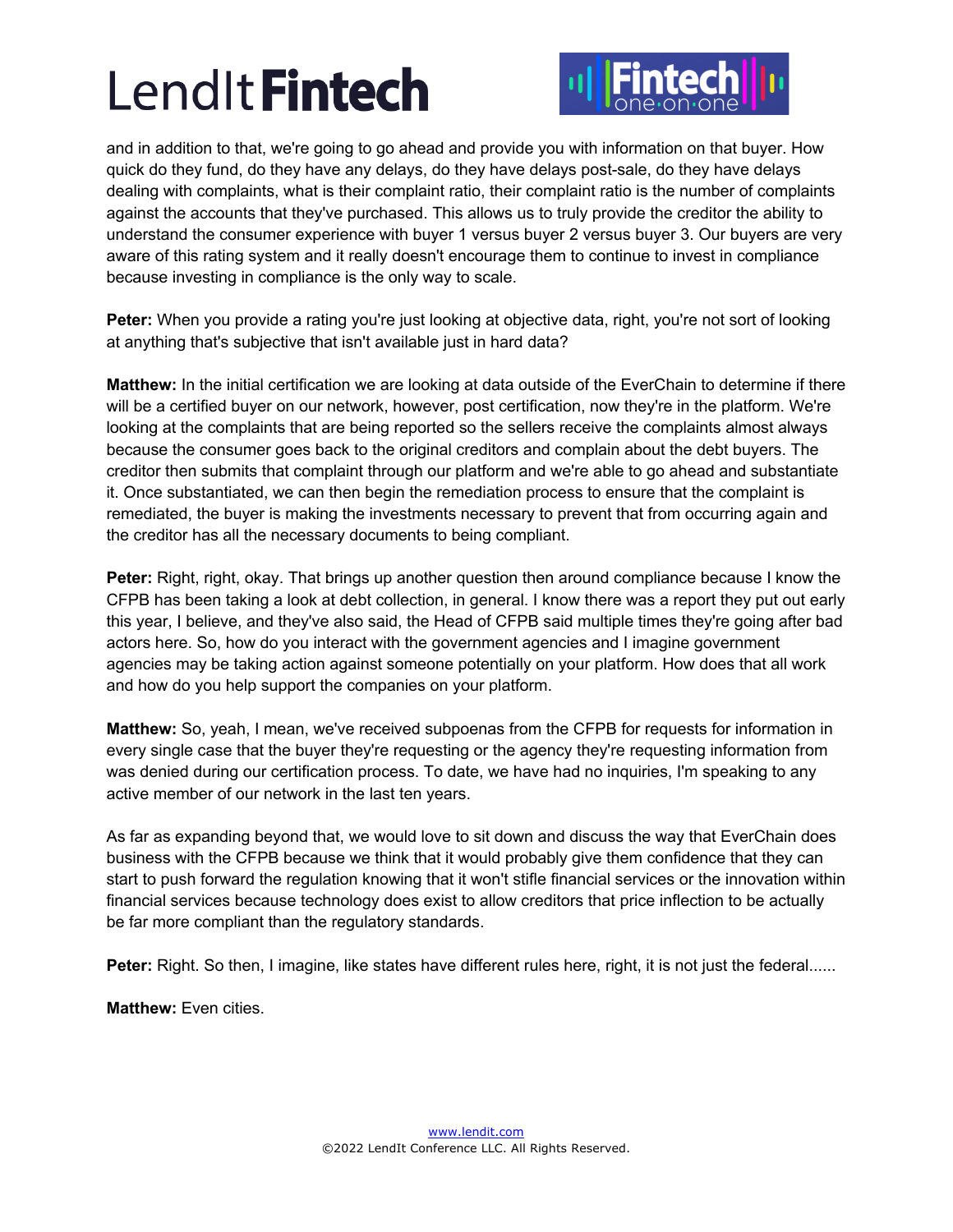

**Peter**: ....even cities, gosh, I didn't know that (laughs). What's your approach to compliance as you kind of look at the complex web that this country has created for itself, what are you doing to kind of keep on top of that?

**Matthew:** A lot of education. Our compliance team have so many letters up to their name that sometimes you can't even tell who's emailing you, CRCP, just to name one of many. So, it's a continual education, whether it's working with the RNAI or other industry associations that provide education and it's also about just listening. I can't remember the exact year, but I remember taking the entire team and sitting in a conference room and saying, listen to Richard Cordray [former head of the CFPB] speak, listen, because if you say something and it makes sense, it's common sense, it's likely going to happen.

So, we should start preparing the technology to ensure that that can be upon the time when that becomes the rule. So we're very curious about regulation, we're always trying to keep an eye on what's happening so that our tech team is always ready to start creating the new features, the new tools necessary to maintain continued compliance.

**Peter:** So, is that happening much, I mean......

**Matthew**: Reg F is the most recent. Obviously, everyone on our platform is ready for Reg F before Reg F came about, there are other regulatory changes that are coming and will continue to come, as you've mentioned, as the CFPB takes greater look at the collections as they should and we welcome that because it gives us an opportunity to continue to evolve our platform to be even better than it is today.

**Peter:** Okay then. So, in closing, I'd love to kind of get your perspective on where you're taking EverChain, I mean, what's next for you guys?

**Matthew:** We want to protect every consumer that's being collected from. So, how do you do that? Well, you have to expand your assets in the USA to ensure that every type of loan has the ability to have the EverChain protection when it's being collected on by a borrower, collection agency, but it's also beyond that. This global domination is to be ability to do this across the planet and the exciting thing that I can share with you today, Peter, is next month we launch in the UK...

### **Peter:** Oh, wow!

**Matthew:.....**and the UK will be the first market outside of the US, that should go live middle of June so about four weeks away from that exciting expansion, but it's really about expanding the EverChain to every place where a tunnel is unsecure, where data is traveling unsecurely, resting unsecurely and making sure that all communications with consumers are compliant, whether it's digital or it's physical collection agent making a call.

**Peter:** Interesting. Well, good luck with that expansion and that means you've got another excuse to fly back home, I'm guessing. (laughs)